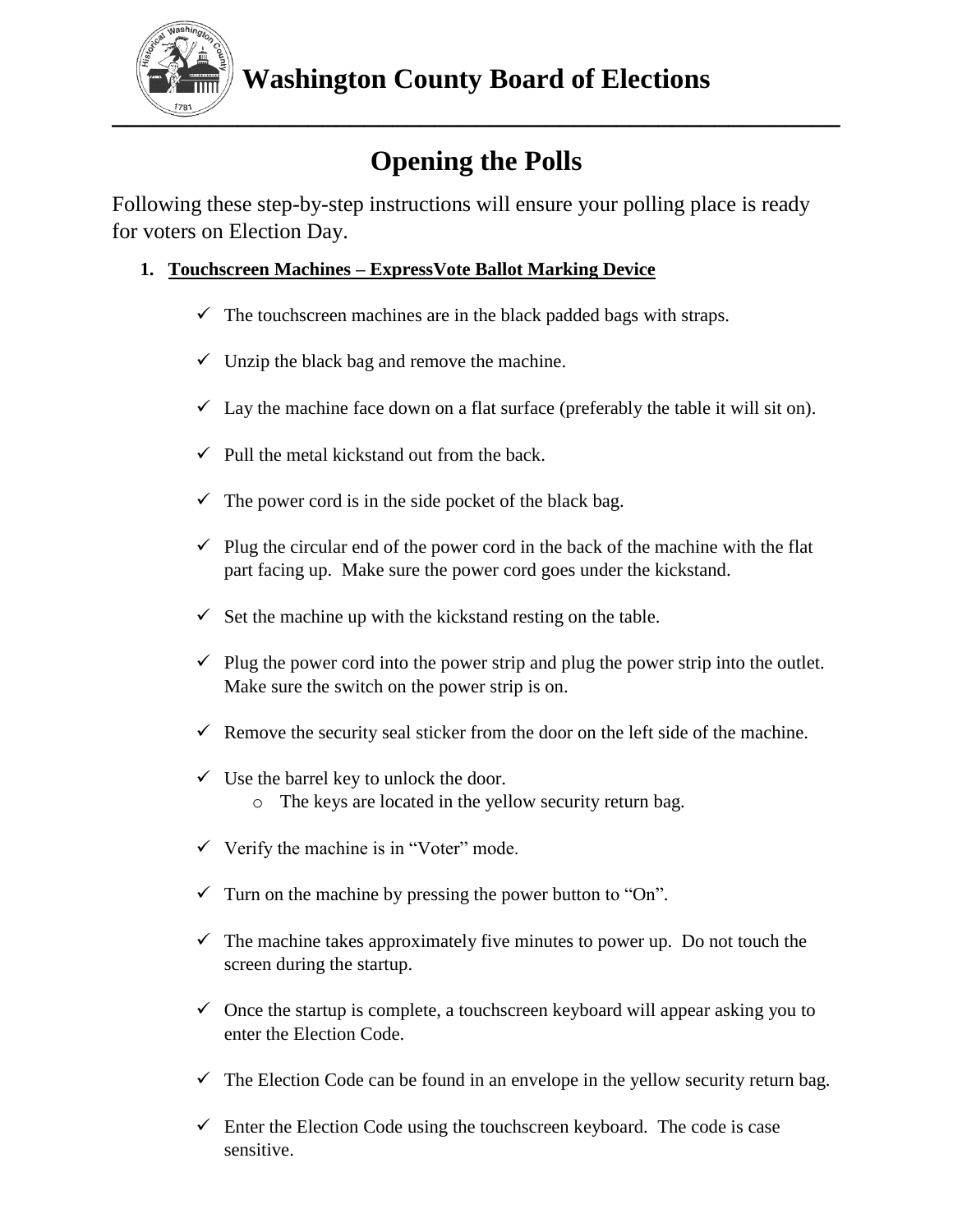- $\checkmark$  Enter the Election Code in slowly making sure each character registers before proceeding.
- $\checkmark$  Press "Accept".
- $\checkmark$  Open the white corrugated plastic privacy screen and place it on the machine.
- $\checkmark$  Position the machines so the touchscreen is not visible to anyone other than the voter while they are voting. Be aware of doorways and windows.
- $\checkmark$  The machine is now ready for voting.

#### **2. Precinct Scanner – DS200 Scanner**

- $\checkmark$  Using the flat silver key unlock the gray door located on the back of the unit at the top.
- $\checkmark$  The power cord is located in this door. Plug in the cord.
- $\checkmark$  Cut the security seal securing the latches on the clamshell lid.
- $\checkmark$  Using the flat silver key unlock the lock located between the two latches on the front of the unit at the top.
- $\checkmark$  Unhook the latches. Open the clamshell lid.
- $\checkmark$  Using the barrel key unlock the lock on the front of the scanner.
- $\checkmark$  Lift the black screen. The scanner should automatically begin to startup.
	- o If the scanner does not automatically begin to startup remove the security seal from the gray door on the front left.
	- o Unlock the door using a barrel key. Press the power button.
	- o Verify the machine is plugged into an outlet.
	- o If you hear beeping it is not plugged in, or if you have it in a power strip the power strip may not be turned on.
- $\checkmark$  Once the startup is complete, a touchscreen keyboard will appear asking you to enter the Election Code.
- $\checkmark$  The Election Code can be found in an envelope in the yellow security return bag. (The Election Code for the touchscreen machine and scanner are the same).
- $\checkmark$  Enter the Election Code using the touchscreen keyboard. The code is case sensitive.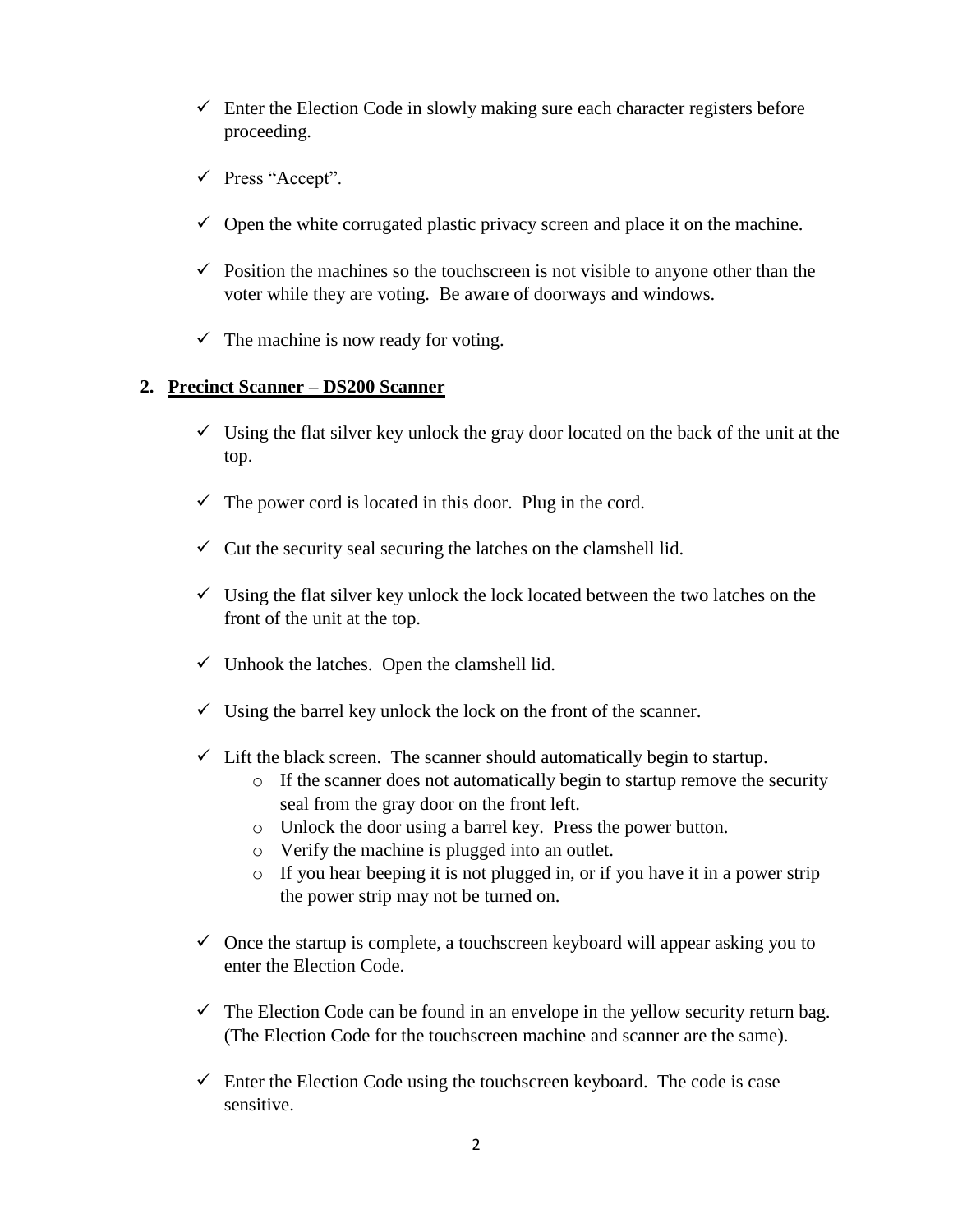- $\checkmark$  Enter the Election Code in slowly making sure each character registers before proceeding.
- Press "Accept".
- $\checkmark$  The configuration report will automatically print. Leave it attached.
- $\checkmark$  Make sure the screen shows green checkmarks by "Election definition found" and "Plugged into electricity".
- $\checkmark$  Press "Open Poll".
- $\checkmark$  The ballot status report and the zero totals report will automatically print.
- $\checkmark$  Remove the reports from the printer. Verify the vote counts are "zero" on the zero totals report. The poll workers will need to sign the zero totals report on the provided lines.
	- o Fold the reports and place in the large gold envelope marked as "Election Return Envelope A". It is located in the white elections supply box. The white elections supply box is found inside the blue supply bag on wheels.
- $\checkmark$  Verify the date, time, election, and precinct information is correct on the scanner screen.
- $\checkmark$  Press "Go to Voting Mode".
- $\checkmark$  Cut the seals from the two black doors located on the front of the unit at the bottom.
- $\checkmark$  Unlock the doors with the flat silver key.
- $\checkmark$  The top door is the auxiliary ballot door. It should only be used if there is a problem with the scanner. Verify it is empty. Close the door and lock it.
- $\checkmark$  The bottom door is the main ballot door. There is a blue ballot bag inside the door.
- $\checkmark$  Unzip the blue ballot bag and fold the flap over the outside of the bag.
	- o When a voter scans their ballot it will drop into the blue ballot bag.
- $\checkmark$  Inside the blue ballot bag is a white box(es) containing your ballot activation cards.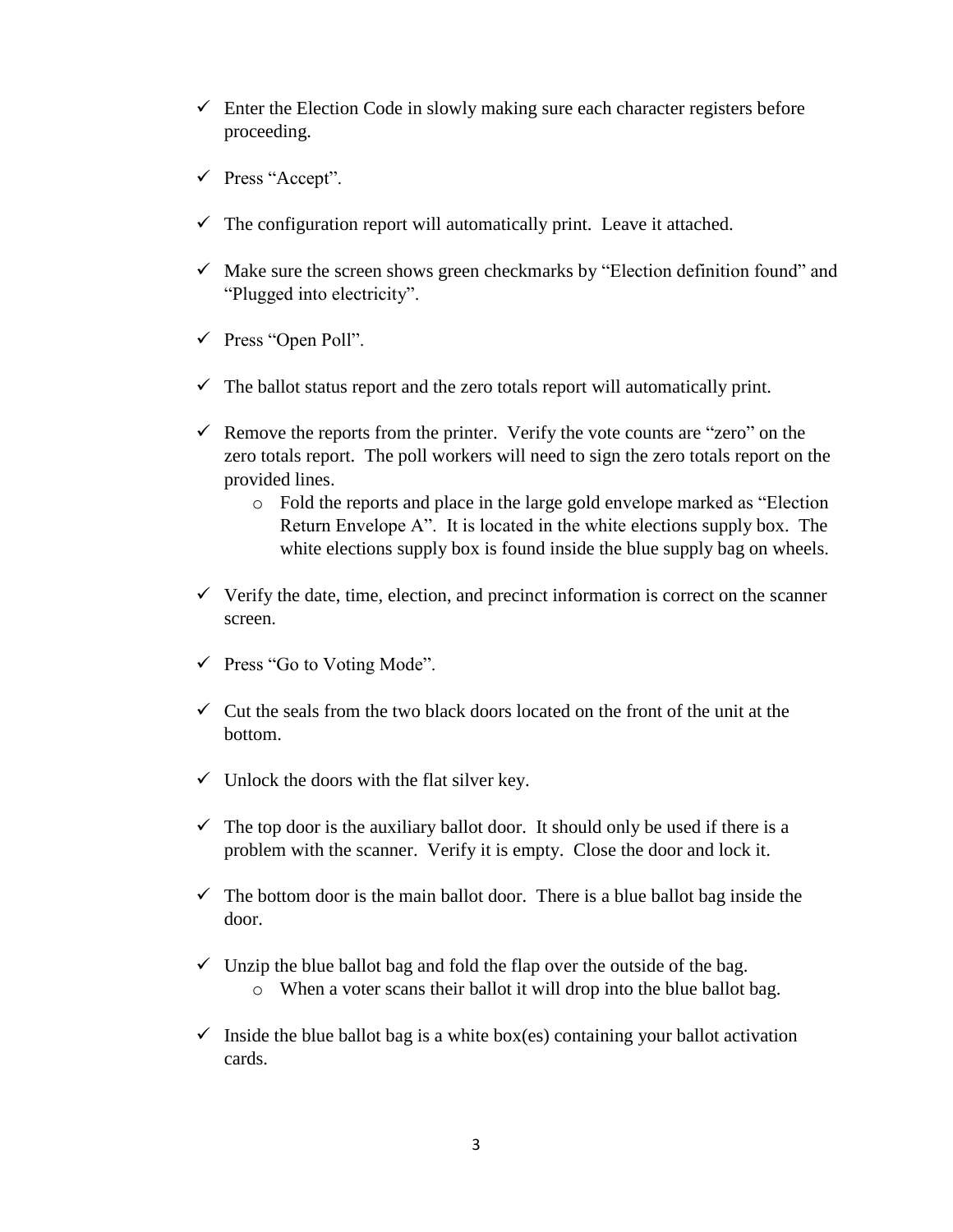- $\checkmark$  Remove the white box(es).
	- $\circ$  The ballot activation cards contained in the white box(es) are given to voters at check in to vote. Place them at the check in table.
- $\checkmark$  Close the door and lock it with the flat silver key.
- $\checkmark$  Remove a numbered security seal from the yellow security bag and seal it around the silver loop on the bottom door.
	- o It is the same loop you removed the original numbered security seal from.
- $\checkmark$  The scanner is ready to accept voted ballots.

#### **3. Electronic Poll Books**

- $\checkmark$  Open the black and silver case containing the electronic poll book.
- $\checkmark$  Take out the poll book and set it up by resting it on the table with the kickstand on the back.
- $\checkmark$  Insert the cord found inside the case in the back of the poll book in the plug marked with the yellow dot.
- $\checkmark$  Inside the blue supply bag on wheels is a clear box containing the printer and signature pad for the poll book.
- $\checkmark$  Insert the signature pad cord in the back of the poll book in the slot marked with the blue dot.
- $\checkmark$  There are 2 cords for the printer; one cord connects the printer to the power outlet and one cord connects the printer to the electronic poll book.
	- o The outlets for the printer are located on the left side of the printer by opening the rubber cover. Insert the larger cord labeled "Printer Cord" to the printer and in a power outlet.
	- o Insert the smaller cord in the printer and then in the back of the poll book in the plug marked with the red dot.
- $\checkmark$  Turn on the printer by pushing the red button.
- $\checkmark$  Turn on the poll book by flipping the switch found under the black rubber cover at the top of the poll book.
- $\checkmark$  Do not remove the security seal sticker on the poll book.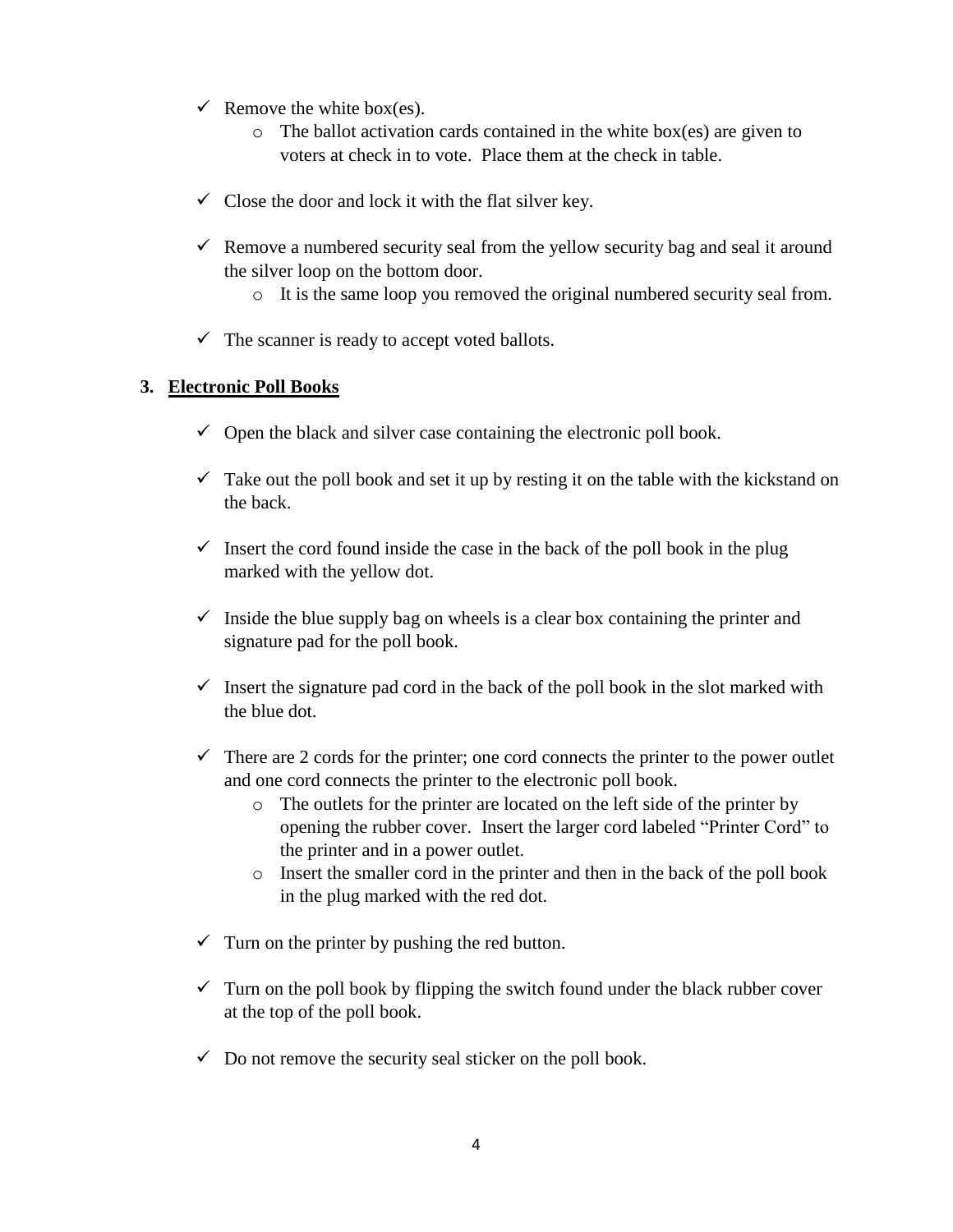- $\checkmark$  The poll book is touchscreen. You can either use your finger or the stylus found beside the black rubber cover.
- $\checkmark$  Touch "Launch Express Poll".
- $\checkmark$  Make sure correct date and time are set and adjust with the "+" and "-" buttons if it is not correct. Once it is correct touch "Set Clock Time".
- $\checkmark$  Verify polling location information Touch "Ok. This is Correct Poll".
- $\checkmark$  Touch "Open Polls" and your poll book is now ready to look up voters and issue ballots when the polls open at 7:00 am.
- $\checkmark$  For detailed instructions on looking up voters and issuing ballots, refer to the packet inside each case.

#### **4. White Election Supplies Box**

- $\checkmark$  2 copies of the Election Officers' Oaths are completed and signed by each poll worker and then placed in their respective gold envelopes; envelopes G & H.
	- o The Judge of Elections administers the oath to the poll workers.
	- o The Minority Inspector administers the oath to the Judge of Elections.
- $\checkmark$  The Affidavit of Voter Identification is completed and signed by each poll worker. The completed form is placed in the large gold Envelope marked as "Election Return Envelope A".
- $\checkmark$  The large white envelope titled "Postings" is opened. This envelope contains information for voters, election procedures, voters' rights, prohibitions, and penalties.
	- o There are three copies of each sign. They are to be displayed in three areas at the polling place.
- $\checkmark$  A pay voucher sheet is given to each poll worker to complete with their personal information and circle the position they held.
	- o The pay vouchers are signed by the Judge of Elections. The Minority Inspector signs the Judge of Elections's pay voucher.
	- o The yellow copy of the voucher is for the poll worker. The white copy is for the Elections Office.
	- o The completed pay vouchers are placed in the yellow security return bag to return to the Elections Office.
- $\checkmark$  The 2 numbered list of voters gold books are given to poll workers to write down the name of each voter in the order they are checked in to vote.